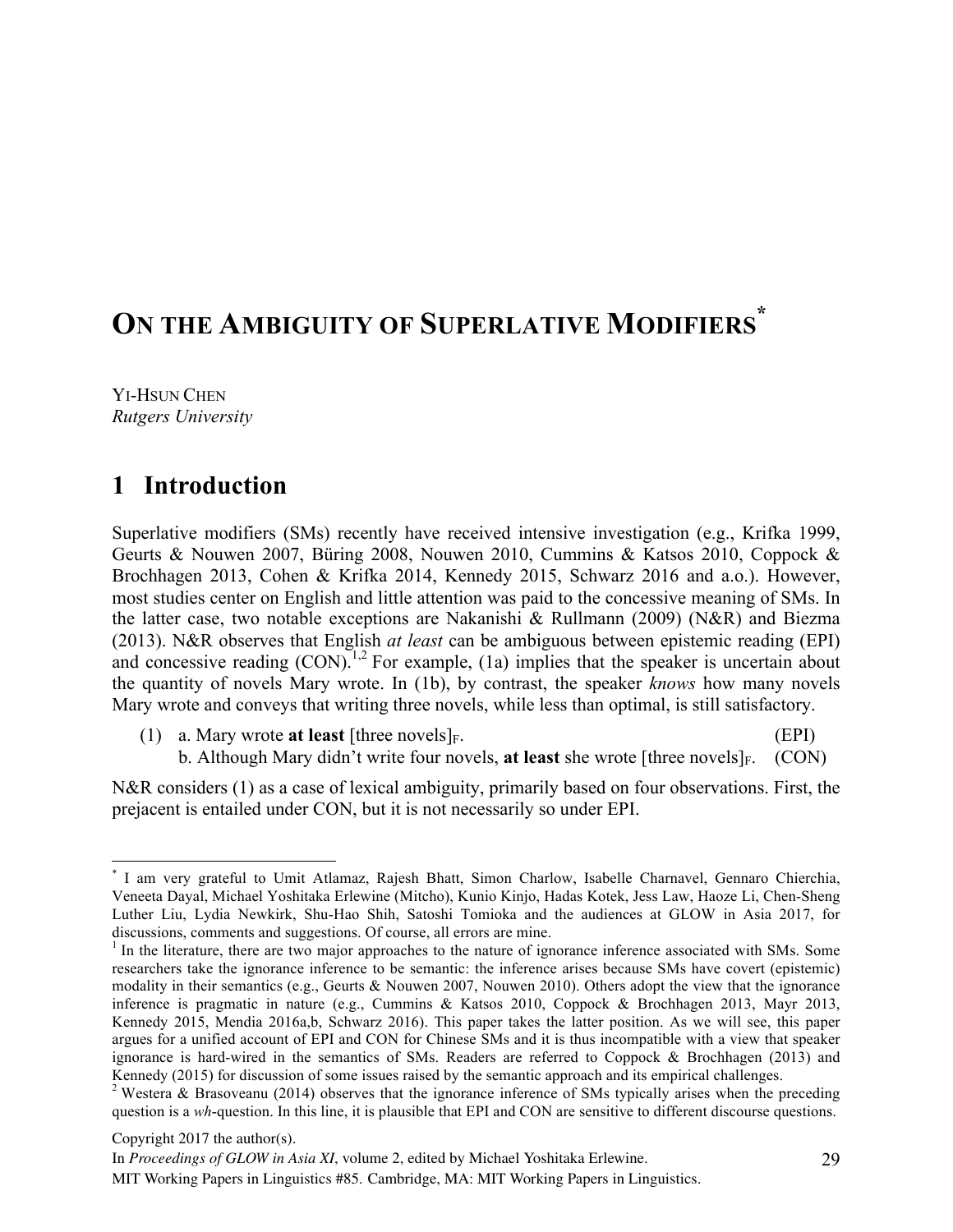#### (2) **The truth-conditional status of the prejacent**

- a. EPI: Mary is **at least** an [associate] $_F$  professor. *does not entail* Mary is an associate professor b. CON: At least Mary is an  $[$ associate $]_F$  professor.
	- *entails* Mary is an associate professor

Second, CON is compatible with higher alternatives being false, while this is not the case for EPI.

(3) **Compatibility with false higher alternatives** Scale: *gold medal* > *silver medal* > *bronze medal* a. EPI: #Mary didn't win a gold medal, but she won **at least** a [silver] $_F$  medal. b. CON: Mary didn't win a gold medal, but **at least** she won a [silver] $_F$  medal.

Third, CON conveys a "settle-for-less" interpretation while this is not the case for EPI. Moreover, higher alternatives are more preferable under CON while they are neutral under EPI.

| (4) Preferability and "settle-for-less" interpretation                                        |                                    |
|-----------------------------------------------------------------------------------------------|------------------------------------|
| a. EPI: Phelps won at least $\lceil$ eight $\rceil$ <sub>F</sub> gold medals.                 | Neutral                            |
| b. CON: At least Phelps won [eight] <sub>F</sub> gold medals. Winning eight gold medals falls |                                    |
|                                                                                               | short of an intended goal/standard |

Fourth, EPI and CON can be syntactically distinguished based on the position of *at least*. Specifically, EPI arises with the prenominal *at least*, while CON with the sentence-initial *at least*.

(5) **Syntactic distribution** a. Mary won **at least** a silver medal. *only EPI* b. Mary **at least** won a silver medal. *EPI or CON* c. **At least** Mary won a silver medal. *prefer CON*

Despite these differences, Biezma (2013) argues that a unified account of English *at least* can still be maintained. There are two core ideas in Biezma's analysis. First, CON is a pragmatic variant of EPI, when all the higher alternatives are contextually known to be false. Second, the preferability and the "settle-for-less" interpretation of CON are due to the contextual evaluation of alternatives. Along this line, the set of alternatives can be induced from the discourse.<sup>3</sup> Consider the example below:

(6) Tom has a date with someone he met online. He gets back home to find his roommate Jim.

Jim: How was your date? Tom: It was ok, **at least** she was smart.

Under CON, Tom's utterance indicates that with *all things* considered, his date was ok (despite that his date could have been better), given that his date could have been worse. In giving an answer evaluating his date, Tom identifies some possible aspects that he infers Jim is interested in. For expository purposes, let's assume the possibilities are ordered as in (7).

 <sup>3</sup> Disagreeing with N&R's observation, Biezma argues that CON also arises with the prenominal *at least* in English. However, for all native speakers I have consulted, their judgments agree with N&R's observation that CON is not available with the prenominal *at least* in English.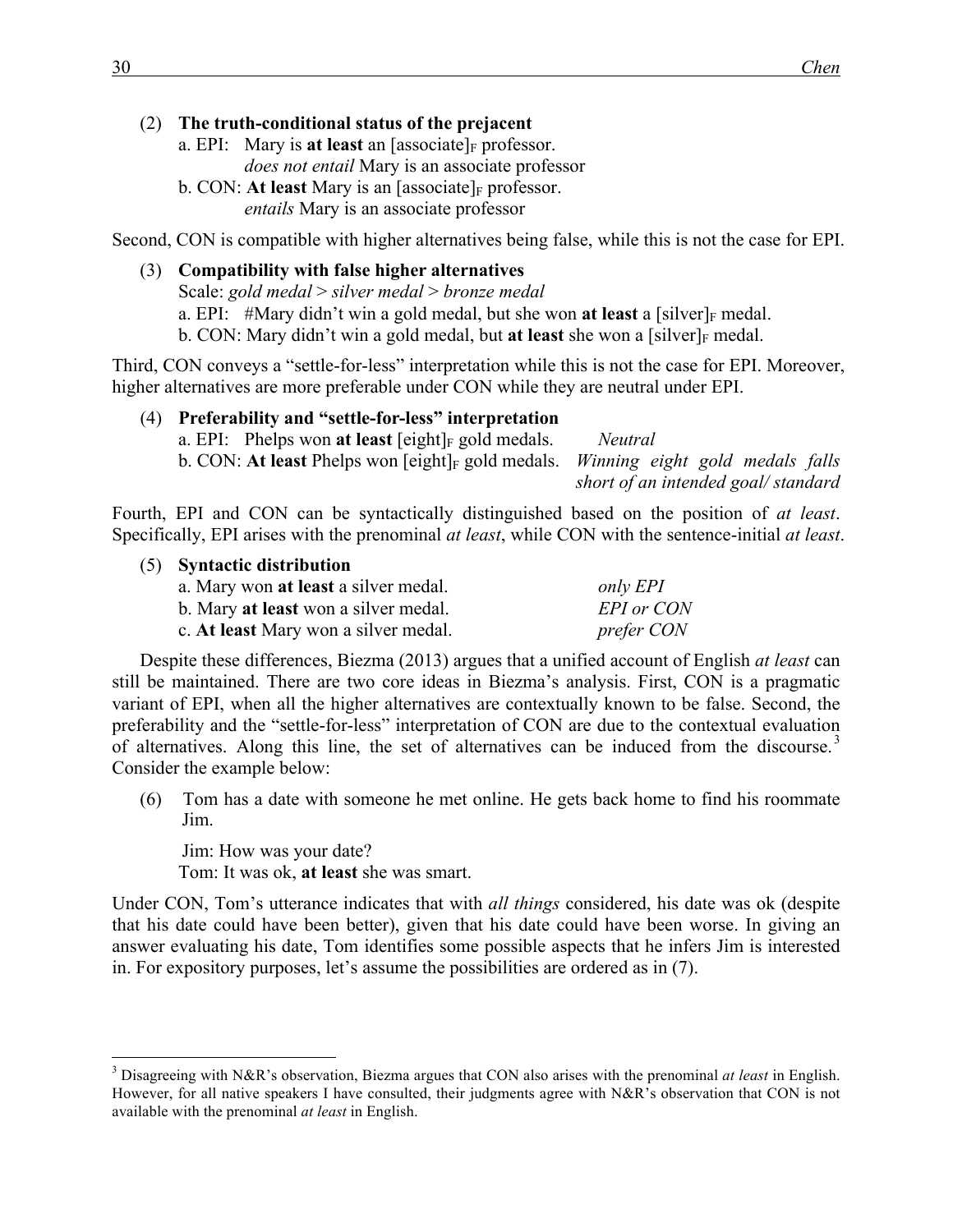- (7) Great: She was tall, smart, beautiful
	- Good: She was tall and smart, or She was smart and beautiful, or She was tall and beautiful
	- Ok: She was tall, or She was smart, or She was beautiful
	- Bad: She was not tall and She was not smart and She was not beautiful

What (6) and (7) show is that the set of alternatives can be contextually induced and evaluated against the speaker's goals in the discourse.

Finally, Biezma provides a unified lexical entry of *at least* for both EPI and CON.<sup>4, 5</sup>

(8) Let *p* be a proposition, and  $[p]_{A,i}$  the set of alternatives of *p* ordered according to  $\leq_i$ , where  $\leq_i$  is a contextually salient order of alternatives and  $\blacktriangleleft(p]_{A,i}$ ,  $\pi \triangleleft QUD$ :

**Let least** 
$$
p \equiv \lambda w
$$
.  $\mathbf{y}, r \leq p \leq i, s.t. r \leq i, p \leq i, q \& [p(w) \cdot q(w)] \&$   
 $\mathbf{y} \in [p]_{A,i}, s \leq i, p[\neg s(w) \cdot p \text{ entails } s]$ 

In prose, (8) says that given a contextual ordering  $r \leq_i p \leq_i q$ , "*at least p*" asserts that the prejacent *p* or its relevant higher alternative *q* is true and that those relevant lower alternatives *s* (that are not entailed by *p*) are false. Since *at least p* makes a disjunctive statement  $(p(w) \mid q(w))$  and CON arises when the relevant higher alternative  $q$  is false, the prejacent  $p$  is thus entailed under CON. This immediately explains two of N&R's observations: (i) the truth-conditional difference on the status of the prejacent; (ii) the compatibility of false higher alternatives. Furthermore, the preferability and the "settle-for-less" interpretation are also explained if the set of alternatives can be induced from the discourse and evaluated against the speaker's goals, as shown in (6)/  $(7).^6$ 

Given the above discussion, two questions immediately emerge. First, both studies consider only English *at least*, what about its intuitive antonym *at most*? Second, both studies are restricted to English; do we expect the same EPI-CON ambiguity to show up in other languages? Put differently, it seems to be a matter of taste whether the two meanings (i.e., EPI and CON) should be unified if we only consider one single language, namely, English. Do we have any cross-linguistic evidence favoring one view or the other?

Based on Chinese, this paper provides a cross-linguistic support for a unified account of the EPI-CON ambiguity. Specifically, it is shown that Chinese SMs, both *zhishao* 'at least' and *zuiduo* 'at most', reveal the familiar EPI-CON ambiguity. Moreover, this paper provides a novel formalization of the unified entries, which avoids the disjunction in the semantics of SMs. A

 <sup>4</sup> Biezma (2013) provides two lexical entries for *at least* (to take care of the fact that it can occur in different syntactic positions): one is propositional and the other is non-propositional. Only the propositional version is illustrated here. Readers are referred to her paper for details.<br><sup>5</sup> Biezma (2013) adopts Roberts's (2012) discourse model: Questions-Under-Discussion (QUDs). Furthermore, she

assumes with Beaver and Clark (2008) that the set of focus alternatives is contextually constrained in addressing the QUDs in a given discourse. For this paper, I stick to Rooth (1992) where the contextual restriction is represented by a variable C. Readers are referred to Beaver and Clark (2008) for discussion of the nuanced differences.<br><sup>6</sup> What remains puzzling under a purely pragmatic analysis is why the (un)availability of EPI and CON is sensitive

to the syntactic position of *at least*. As we will see in section 2, the EPI-CON ambiguity repeats itself with Chinese SMs. Moreover, the same syntactic restriction on the (un)availability of EPI and CON holds for Chinese as well: EPI typically arises with prenominal SMs while CON sentence-initial SMs. These cross-linguistic facts suggest that there should be some important linguistic factors underlying the observed semantic-syntactic correlation. For space reasons, this paper will not deal with the distributional issue and leave a detailed investigation for future research.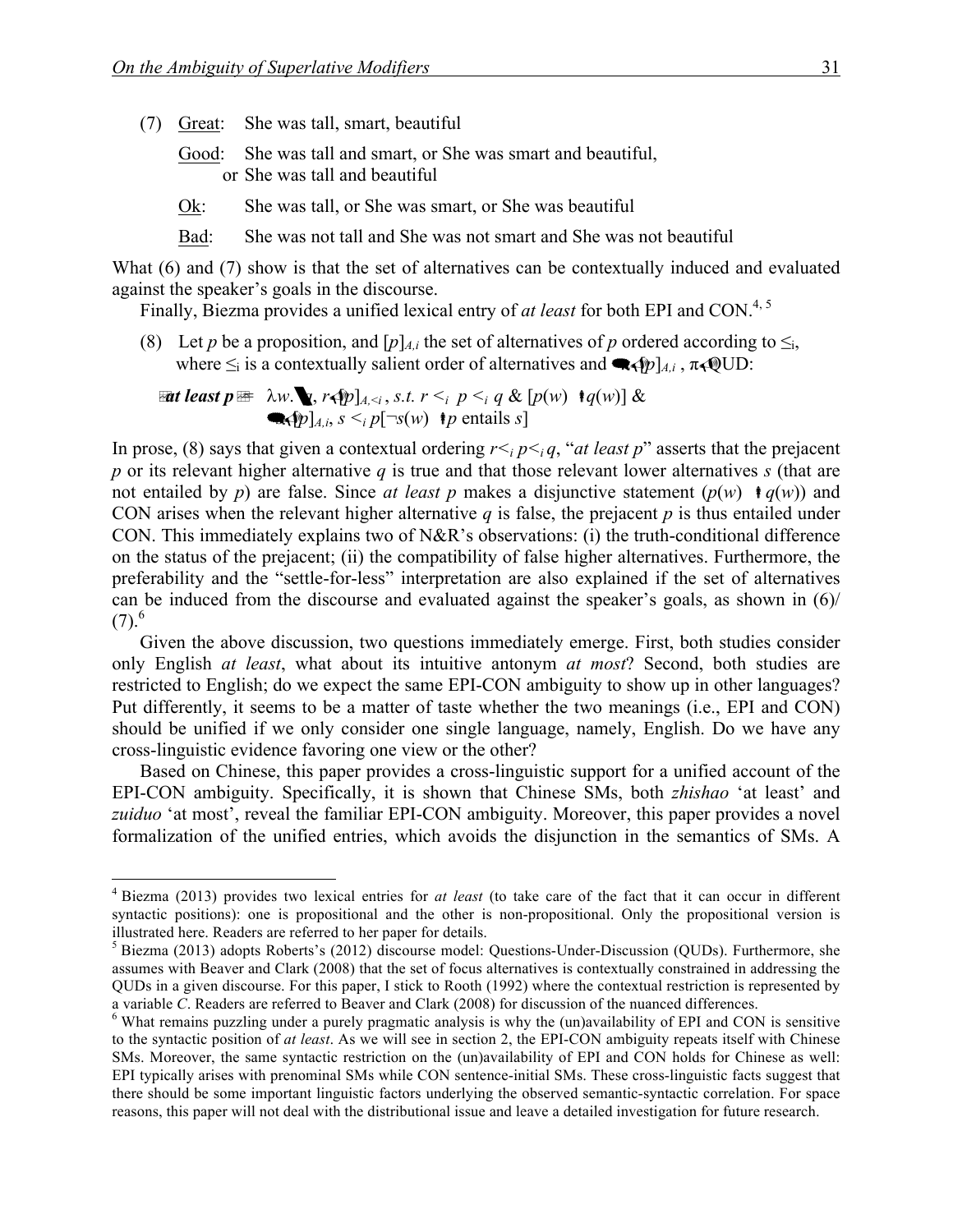potential worry about Biezma's formalization is that *at least* in (8) is semantically not distinguished from the disjunction *or*. However, this does not seem to be the case.

- (9) a. Although Mary didn't get a gold medal, **at least** she got a [silver]<sub>F</sub> medal.
	- b. #Although Mary didn't get a gold medal; she got a gold medal **or** a silver medal.

The contrast in (9) indicates that a different semantic formalization of SMs may be needed, to avoid the semantic equivalence to the disjunction *or*.

In short, this paper argues for a unified account of the EPI-CON ambiguity in Chinese and proposes the following lexical entries for Chinese SMs (assuming they are propositional operators for simplicity). The variable *C* represents the contextual restriction as in Rooth (1992).

- $(10)$  *Ethishao*=  $\lambda C_{\leq t, t}$   $\lambda p_{\leq s}$   $\lambda w_{\leq s}$ .  $\bf{Q}$  [ $q \in \mathbb{C}$  *t* $q \geq_{i, g} p$  *t* $q(w)$ ] *There is a proposition q in C which is stronger or equally strong as the prejacent p such that q is true in w*
- $(11)$  *zuiduo* $\mathbb{Z}^{\pm} \lambda C_{\leq st, t} \lambda p_{\leq st} \lambda w_{\leq s}$ .  $[q \infty \ \dot{q}(w) \mathbb{Z} q \ \dot{q}_{\leq p}]$ *For every proposition q in C, if q is true, then q is less strong or equally strong as the prejacent p in w*

In particular, *zhishao* is an existential quantifier over the set of propositional alternatives consisting of the prejacent and the relevant higher alternatives and says that one element in that set is true. *Zuiduo* is a universal quantifier requiring every relevant alternative, if it is true, to be at most as strong as the prejacent. Both scalar items are sensitive to some contextual ranking (relative to the speaker's goals in the discourse). More specifically, the ordering  $\geq_{i,g}$  among the set of alternatives is not only contextually given (via the assignment function *i*) but also relative to the speaker's goals in the discourse (via the assignment function *g*). The former makes SMs (under both EPI and CON) compatible with various scales (based on the semantic strength or pragmatic strength). The latter adds the evaluative flavor to CON under appropriate contexts.

The rest of this paper proceeds as follows. Section 2 presents the core data about Chinese SMs. Section 3 offers the semantics of *zhishao* 'at least' and *zuiduo* 'at most'. Section 4 discusses an asymmetry between *zhishao* and *zuiduo*: other things being equal, it seems more difficult for CON to arise with *zuiduo* than with *zhishao*. The asymmetry is attributed to an intrinsic semantic difference on the quantificational force of the two scalar items, with respect to how the pragmatic conditions of speaker concession are satisfied. Section 5 concludes the paper.

#### **2** Superlative Modifiers in Chinese

To begin with, Chinese superlative modifier *zhishao* 'at least', like English *at least*, also reveals the EPI-CON ambiguity. For example, (12) is ambiguous and can be used to convey the speaker's concession or ignorance about what *Zilu* has bought.

(12) A contextual ranking: e.g., *cherries >apples >bananas*

*Zilu zhishao mai-le* [*pinguo*]F. **EPI/ CON** [**Pragmatic Scale**] Zilu at least buy-ASP apple 'Zilu at least bought apples.'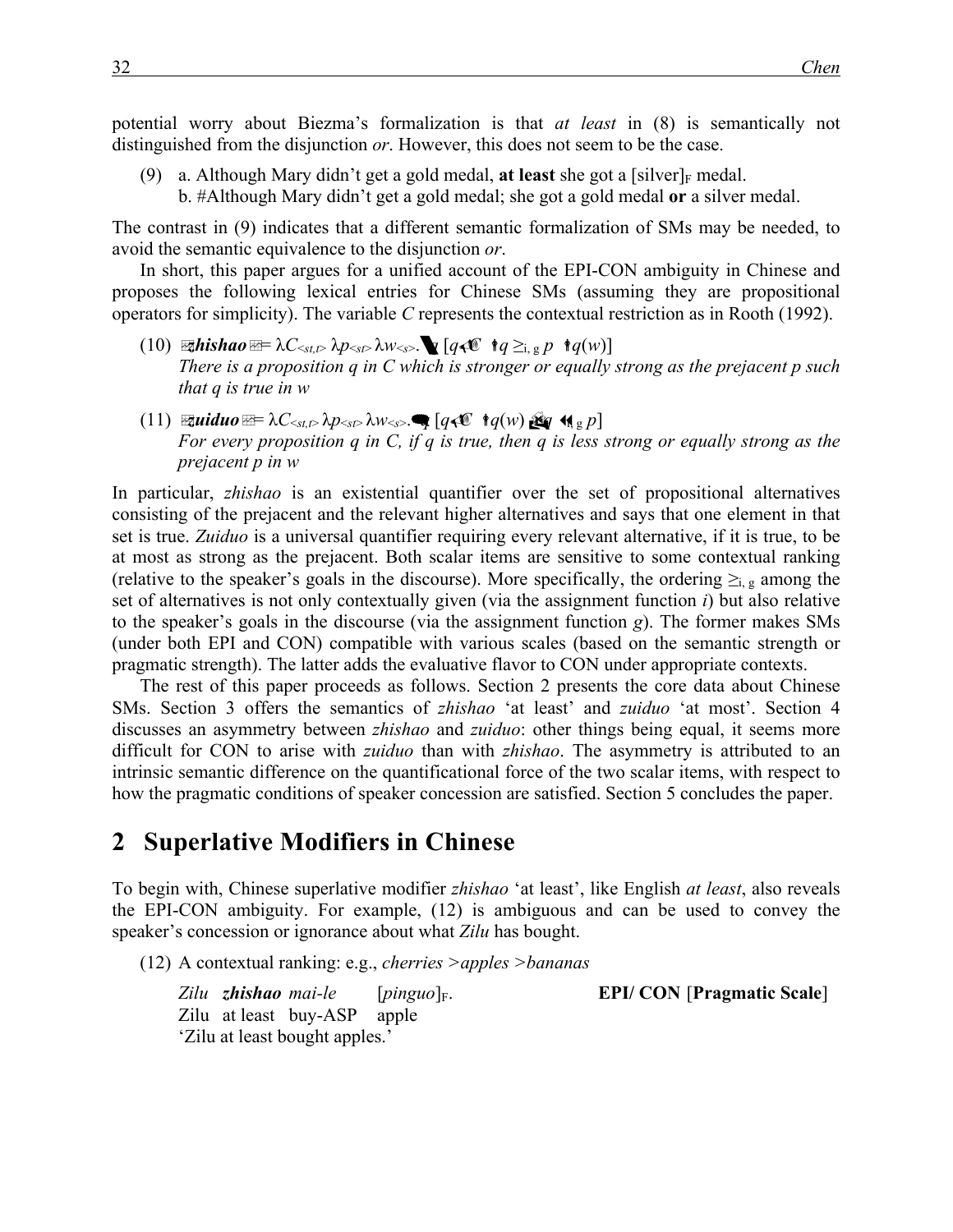Second, both EPI and CON are focus-sensitive: the position of focus associate indicates the piece of information that the speaker's concession or ignorance is about. Contrasting with (12), it is about what *Zilu* has done (e.g., for the party) rather than what *Zilu* has bought in (13).

(13) A contextual ranking: e.g., *ordering pizzas >buying apples >writing an invitation letter*

*Zilu zhishao* [*mai -le pinguo*]F. **EPI/ CON** [**Pragmatic Scale**] Zilu at least buy-ASP apple 'Zilu at least bought apples.'

Third, both meanings occur with various scales (based on the semantic or pragmatic strength).

(14) a. A contextual ranking: e.g.,  $4 > 3 > 2$ 

*Zilu zhishao xie-le* [*san*]F-*ben-xiaoshuo*. **EPI/ CON** [**Numerical Scale**] Zilu at least write-ASP three-CL-novel 'Zilu at least wrote three novels.'

b*.* A contextual ranking: e.g., *adam*+*bill*+*zilu* > *adam*+*bill* > *zilu*

*Zilu zhishao yaoqing-le* [*Adam he Bill*]F. **EPI/ CON** [**Cardinality Scale**] Zilu at least invite-ASP Adam and Bill 'Zilu at least invited Adam and Bill.'

c. A contextual ranking: e.g., *gold medal > silver medal > bronze medal Zilu zhishao na-le yi-mian-*[*yin*]F*-pai*. **EPI/ CON** [**Lexical Scale**] Zilu at least take-ASP one-CL-silver-medal 'Zilu at least got a silver medal.'

Finally, according with N&R's observation on English *at least*, the (un)availability of EPI and CON is sensitive to the syntactic position of *zhishao* 'at least'. <sup>7</sup> For example, neither (15a) nor (15b) is ambiguous. More specifically, EPI is missing in (15a) with the sentence-initial *zhishao*  while CON is missing in (15b) with the prenominal/ pre-numeral *zhishao*.

|                                                   | $(15)$ a. <b>Zhishao</b> Zilu [qipian-le Lisi] <sub>F</sub> .<br>At least Zilu deceive-ASP Lisi<br>'At least, Zilu deceived Lisi.' |                                                         | [CON, #EPI]    |
|---------------------------------------------------|------------------------------------------------------------------------------------------------------------------------------------|---------------------------------------------------------|----------------|
| b. Zilu xie-le zhishao<br>Zilu write-ASP at least |                                                                                                                                    | $[san]_F\text{-}ben\text{-}xiaoshuo.$<br>three-CL-novel | $[\#CON, EPI]$ |

'Zilu wrote at least three novels.' Note that the above observations concerning both EPI and CON (e.g., the focus-sensitivity and compatibility with various scales) apply to English *at least* as well.

 <sup>7</sup> Although English SMs are well-known for being cross-categorial in the prenominal position, this is not the case for Chinese. When *zhishao* and *zuiduo* occur pre-nominally, they are compatible with only numerals (i.e., incompatible with proper names, bare nouns, quantifiers, etc). Despite this difference, N&R's observation that the (un)availability of CON and EPI is correlated with the position of SMs still holds for both English and Chinese. A detailed investigation of this semantic-syntactic correlation is left for future research.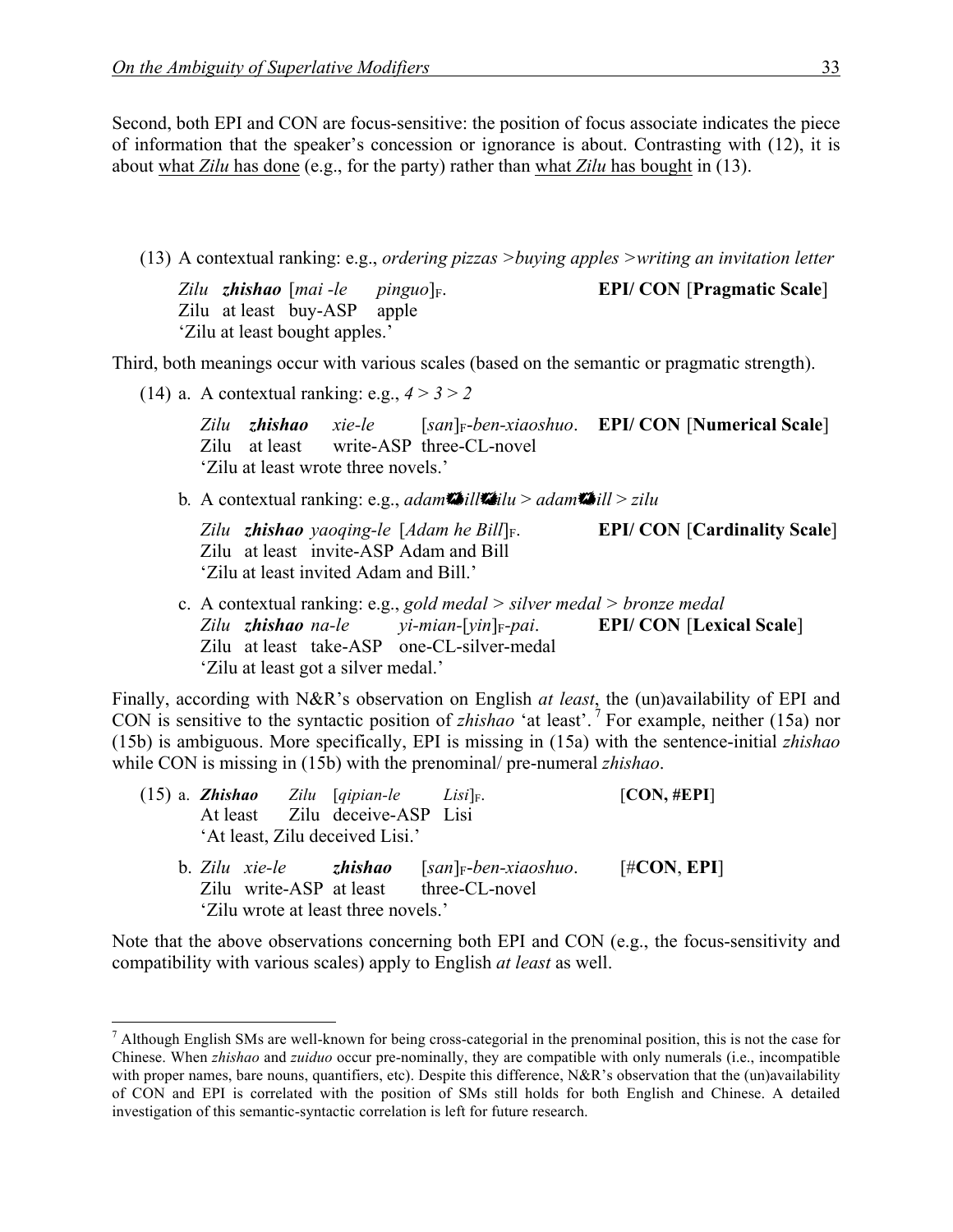Now, let's shift our attention to *zuiduo* 'at most'. At first glance, it seems that *zuiduo* only conveys EPI, namely, no EPI-CON ambiguity is detected.

(16) a. A contextual ranking: e.g.,  $4 > 3 > 2$ *Zilu zuiduo xie-le* [*san*]F-*ben-xiaoshuo*. **EPI/#CON**[**Numerical Scale**] Zilu at most write-ASP three-CL-novel 'Zilu at most wrote three novels.' b*.* A contextual ranking: e.g., *adam*+*bill*+*zilu* > *adam*+*bill* > *zilu Zilu zuiduo yaoqing-le* [*Adam he Bill*]F. **EPI/#CON**[**Cardinality Scale**] Zilu at most invite-ASP Adam and Bill

'Zilu at most invited Adam and Bill.'

- c. A contextual ranking: e.g., *gold medal > silver medal > bronze medal Zilu zuiduo na-le yi-mian-*[*yin*]F*-pai*. **EPI/ #CON** [**Lexical Scale**] Zilu at most take-ASP one-CL-silver-medal 'Zilu at most got a silver medal.'
- d. A contextual ranking: e.g., *cherries >apples >bananas Zilu zuiduo mai-le* [*pinguo*]F. **EPI/ #CON** [**Pragmatic Scale**] Zilu at most buy-ASP apple 'Zilu at most bought apples.'

Recall that an important hallmark of CON (observed by N&R) is that the prejacent is *entailed* under CON. However, none of the examples above convey that the prejacent is entailed. For example, (16a) does not entail that *Zilu* wrote three novels; (16b) does not entail that *Zilu* invited Adam and Bill. Similarly, (16c) does not entail that *Zilu* got a silver medal and (16d) does not entail *Zilu* bought apples.

Despite examples like (16), I argue that the lack of the EPI-CON ambiguity with *zuiduo* is only apparent; Specifically, CON does arise with *zuiduo*. Consider the discourse below.

(17) *Zilu* has a date with someone he met online. He gets back home and has a conversation with his roommate *Lisi*.

*Lisi*: How was your date?

(18) *Zilu*'s utterance:

*Zaotou-le*! *Ta jibu youmo yebu piaoliang*. bad-ASP she neither funny nor beautiful 'It was so bad! She was neither funny nor beautiful.' *Ta zuiduo jiushi/ suan congming*. She at most just count smart 'At most, she was/ counted as smart.'

Under CON, *Zilu*'s utterance indicates that with *all things* considered, his date was bad (despite that his date could have been worse), given that his date could have been better. In giving an answer evaluating his date, *Zilu* identifies some possible aspects that he infers *Lisi* is interested in. For expository purposes, let's assume the possibilities are ordered as in (19).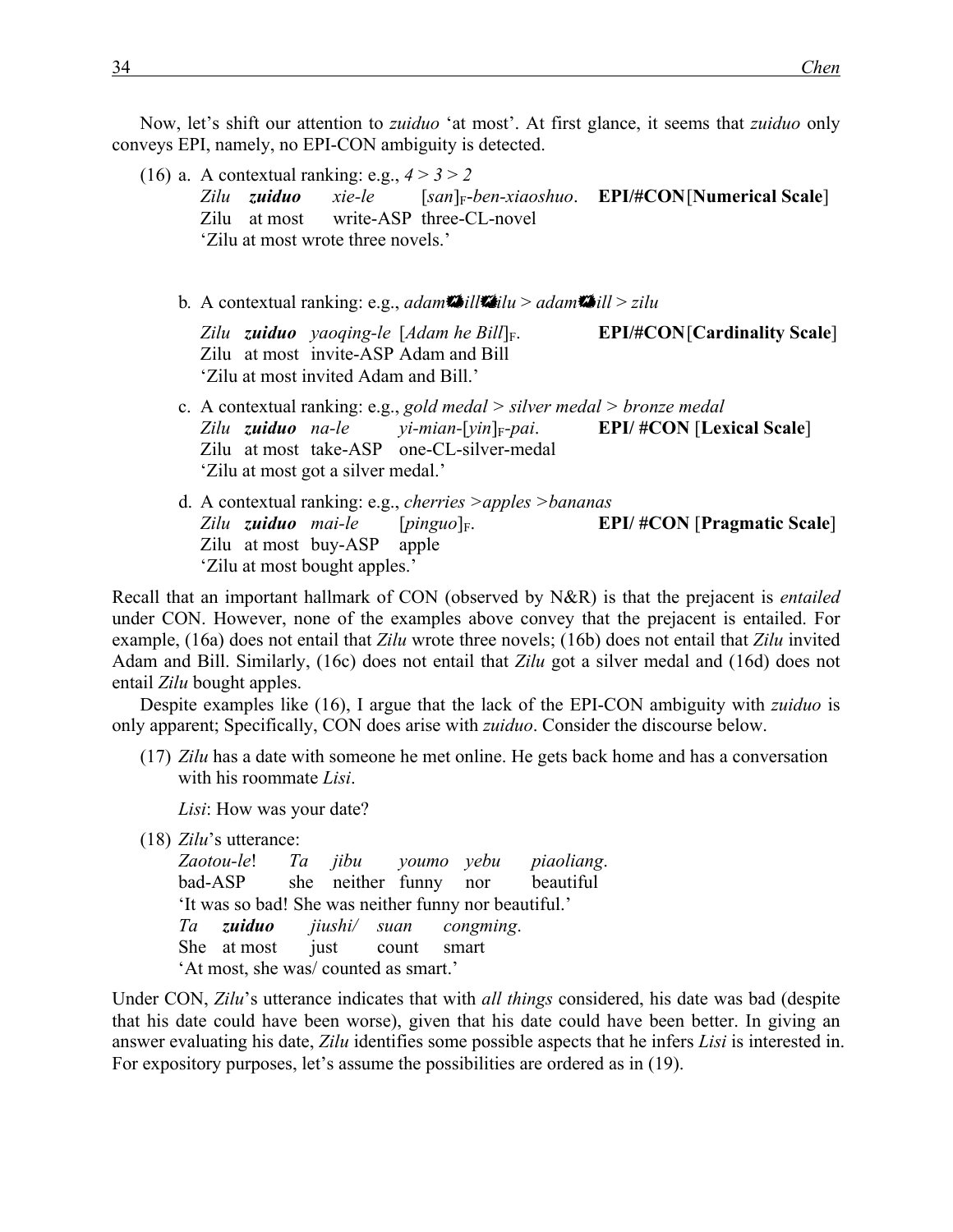- (19) Great: She was funny, smart and beautiful
	- Good: She was funny and smart, or She was smart and beautiful, or She was funny and beautiful
	- Bad: She was funny but not beautiful and not smart, or She was beautiful but not funny and not smart, or She was smart but not funny and not beautiful

Extremely bad: She was not funny and She was not smart and She was not beautiful

To be more specific, given the ordered possibilities and *Lisi*'s interest in the discourse, *Zilu*'s utterance conveys that in terms of the aspects that his date could have been better, the only (good) thing worth mentioning is that she was smart. In other words, the prejacent is true/ entailed in the discourse, consistent with N&R's observation on the status of the prejacent.<sup>8</sup> Based on this sort of examples, I conclude that the EPI-CON ambiguity is also attested in the case of *zuiduo*.

To sum up, we have seen that the EPI-CON ambiguity is not unique to English *at least*. In particular, Chinese SMs, *zhishao* 'at least' and *zuiduo* 'at most', also reveal the EPI-CON ambiguity. However, perhaps surprisingly, there exists an asymmetry between *zhishao* and *zuiduo* with respect to the availability of CON: it seems more difficult for CON to arise with *zuiduo*, than with *zhishao*. The question is why. I return to this asymmetry in section 4 and attribute it to the difference on the quantificational force of *zhishao* and *zuiduo*. The next section presents my analysis of Chinese SMs.

### **3**xx**An Analysis of** *Zhishao* **and** *Zuiduo*

Recall that Chinese SMs (paralleling with English *at least*), *zhishao* 'at least' and *zuiduo* 'at most', demonstrate the following properties: (i) Both scalar items show the EPI-CON ambiguity; (ii) Both EPI and CON show the focus-sensitivity and the compatibility with various scales; (iii) The set of alternatives can be contextually induced and evaluated against the speaker's goals in the discourse. To capture these properties and provide a unified account for EPI and CON, I propose the entries in (10) and (11) for *zhishao* and *zuiduo*, respectively, repeated below as (20) and (21). For simplicity, both scalar items are assumed to be propositional operators.

- $(20)$  **zhishao** $\mathbb{E} = \lambda C_{\leq st, t} \lambda p_{\leq s} \lambda w_{\leq s}$ .  $\mathbf{Q} [q \cdot \mathbb{E} \mid q \geq_{i, g} p \cdot q(w)]$ *There is a proposition q in C which is stronger or equally strong as the prejacent p such that q is true in w*
- $(21)$  **Equiduo**  $\mathbb{E} = \lambda C_{\leq st,\mathcal{D}} \lambda p_{\leq s\mathcal{D}} \lambda w_{\leq s}$ .  $q \in [q \in \mathbb{C} \mid q(w) \log q \leq q \log p$ *For every proposition q in C, if q is true, then q is less strong or equally strong as the prejacent p in w*

 <sup>8</sup> As for English, Cohen & Krifka (2014) indicates that *at most* (like *at least*) also has an evaluative interpretation.

<sup>(</sup>i) The hotel is so bad! **At most**, it is centrally-located.

The example conveys that being centrally-located is the best/ the only good property of the hotel. Notice that this evaluative interpretation seems equivalent to CON. First, the speaker is *not* ignorant about whether the prejacent is true. Second, the prejacent that the hotel is centrally-located is actually *entailed* given the discourse. Thus, the EPI-CON ambiguity seems to arise for English *at most* as well. If this line of thought is correct, then the EPI-CON ambiguity of SMs is not simply a lexical coincidence and should be unified at least in English and Chinese. Readers are referred to Cohen & Krifka (2014) for discussion of *at most* under an evaluative interpretation.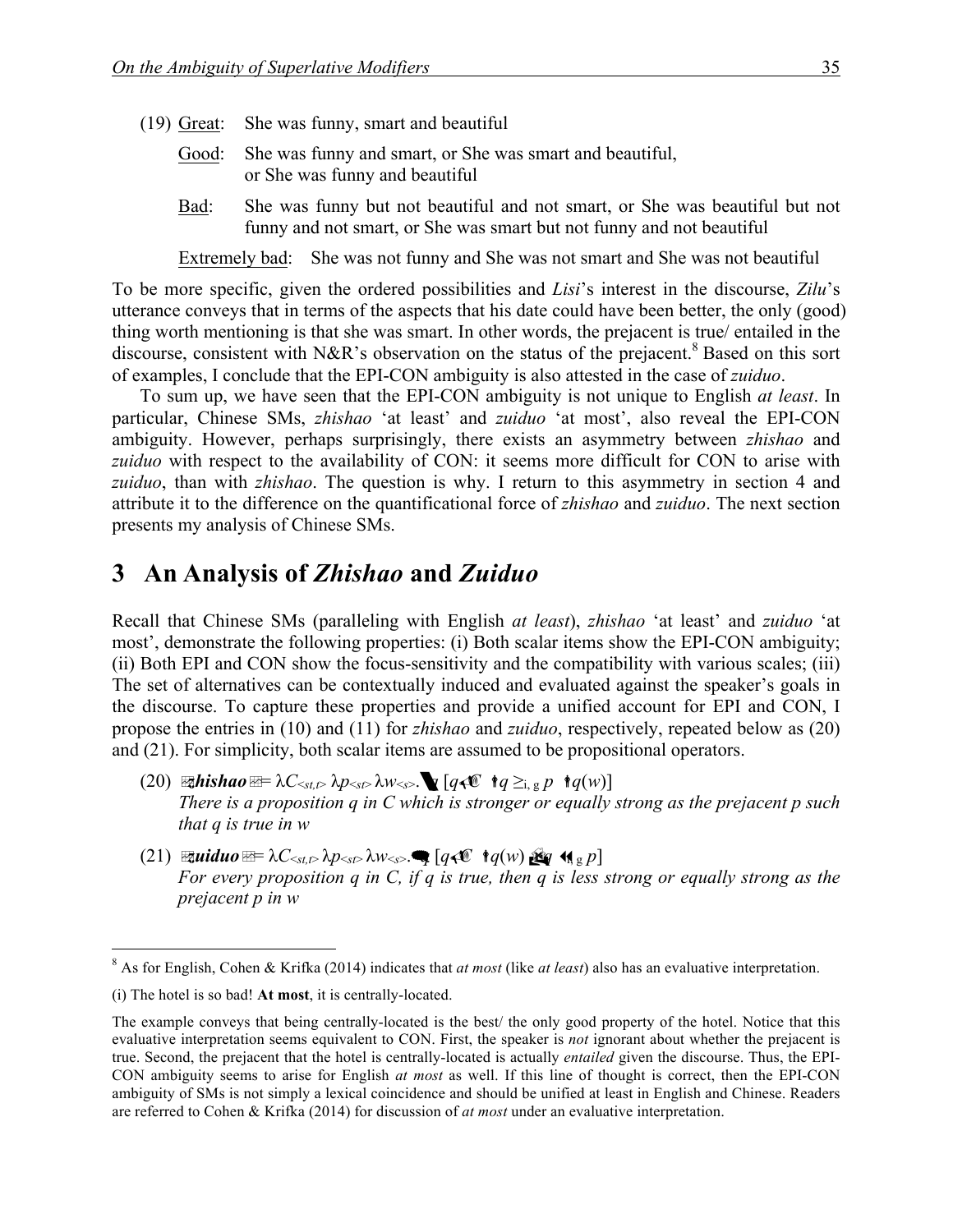There are three important characteristics of the entries above. First, *zhishao* and *zuiduo* are scalar particles, quantifying over the alternatives induced by focus. Second, the two scalar items semantically encode different quantificational forces. More specifically, *zhishao* makes the prejacent *p* the lower bound among the set of contextually relevant alternatives and asserts that there is a proposition *q* that is at least as strong as the prejacent *p* such that *q* is true. Put differently, *zhishao* makes an existential statement over the set of alternatives consisting of the prejacent *p* and its relevant higher alternatives: one element in the set is true.<sup>9</sup> By contrast, *zuiduo* makes the prejacent *p* the upper bound among the set of contextually relevant alternatives and asserts that for every proposition  $q$ , if  $q$  is true, then  $q$  is at most as strong as the prejacent  $p$ . That is, *zuiduo* makes a universal statement requiring the relevant alternatives *q* (if they are true) to be less strong or equally strong as the prejacent *p*, according to some contextual ranking.

Third, the ordering  $\geq_{i,g}$  among the set of alternatives is not only contextually given (via the assignment function *i*) but also relative to the speaker's goals in the discourse (via the assignment function  $g$ ).<sup>10</sup> The former makes SMs (under both EPI and CON) compatible with various scales (whether a scale is based on semantic or pragmatic strength).<sup>11</sup> The latter adds the evaluative flavor to CON under appropriate contexts.

Given the three characteristics, it is obvious that the focus-sensitivity and the compatibility with various scales automatically follow, since *zhishao* and *zuiduo* are scalar focus particles. The real questions here are how and why the EPI-CON ambiguity should arise.

I propose that the rise of *speaker concession* requires two (pragmatic) conditions: 12

- (22) The core of speaker concession
	- a. The relevant higher alternatives are false while (only) the prejacent is true.
	- b. The set of alternatives is evaluated relative to the speaker's goals in the discourse.

The idea behind (22) is that given some contextual ranking and evaluative value imposed on the set of alternatives, speaker concession is conveyed in the situation where (only) the prejacent is true while its relevant higher alternatives are false. Now, we are ready to see how and why the EPI-CON ambiguity arises. Let us first consider the *how*-question.

In the case of *zhishao*, it is semantically sensitive to some contextual ranking and requires one contextually relevant alternative that is at least as strong as the prejacent to be true. CON arises when some evaluative value (relative to the speaker's goals) is attached to the alternatives and when the speaker knows that the relevant higher alternatives are false in the discourse (i.e.,

<sup>&</sup>lt;sup>9</sup> The idea that an existential closure over a set of alternatives leads to a disjunctive statement is not new in previous linguistic studies. For example, see Abusch (2002, 2010) for discussion of how such an idea explains the soft-hard distinction in the domain of presuppositions.<br><sup>10</sup> This is a naïve view on how the speaker's goals are identified in a dynamic discourse. One plausible

implementation is to adopt the framework of Question-Under-Discussion (QUD; Roberts 1996/ 2012). Very briefly, within the QUD framework, the discourse is structured by a set of question-under-discussions. Under that view, we may consider the speaker's goals in a given discourse as trying to address/ answer some immediate question-underdiscussions. A detailed implementation under the framework of QUD is left for future research.<br><sup>11</sup> Apparently, whether a scale is based on semantic or pragmatic strength seems correlated with whether the

alternatives are mutually exclusive. When the alternatives are mutually exclusive, the scale is based on the pragmatic strength. However, when a scale is based on the semantic strength, the alternatives may or may not be mutually exclusive (depending on our assumptions about covert exhaustification).<br><sup>12</sup> The two conditions of speaker concession are taken to be pragmatic, since Chinese SMs are assumed not to be

ambiguous in their lexical semantics. A conceivable alternative view is that cross-linguistically, there may be scalar items lexicalizing the two conditions. In that case, those scalar items are dedicated particles *unambiguously* expressing speaker concession. The issue of lexicalization is left open in this paper.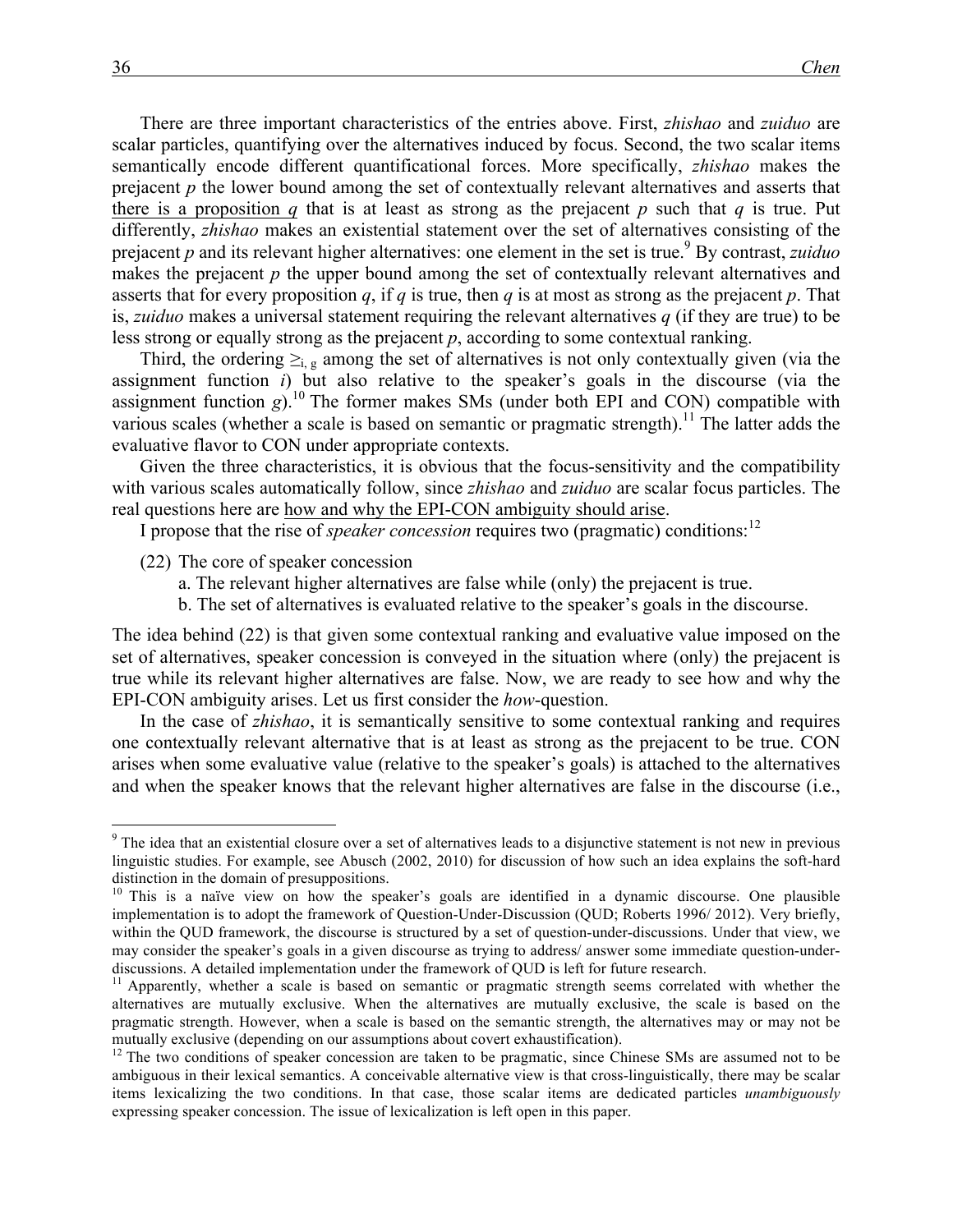the prejaent is true, given the existential statement). In the case of *zuiduo*, it is semantically sensitive to some contextual ranking and requires every contextually relevant alternative, if it is true, to be at most as strong as the prejacent. Importantly, unlike *zhishao*, *zuiduo* semantically precludes the relevant higher alternatives. CON arises when some evaluative value (relative to the speaker's goals) is attached to the alternatives and when the speaker knows that (only) the prejacent is true.

Next, let us consider the *why*-question. In the case of *zhishao*, the EPI-CON ambiguity arises because the relevant higher alternatives can be left open or contextually known to be false. When the two pragmatic conditions are satisfied, CON arises. In the case of *zuiduo*, the EPI-CON ambiguity arises because the relevant higher alternatives are semantically precluded and the speaker knows that (only) the prejacent is contextually true. When the two pragmatic conditions are satisfied, CON arises.

Given the current analysis, it is unclear why there should exist an asymmetry between the two scalar items, namely, it seems more difficult for CON to arise with *zuiduo* than with *zhishao*. The next section tackles this issue and attributes it to the difference on the quantificational force.

#### **4**xx**The Asymmetry between** *Zhishao* **and** *Zuiduo*

From the above discussion, it should be clear that the two scalar particles (given their semantics) take different routes to satisfy the first condition of speaker concession, namely, the relevant higher alternatives are false while (only) the prejacent is true. More specifically, since *zhishao* is an existential quantifier over the set consisting of the prejacent and its relevant higher alternative, the condition is satisfied when the speaker knows that the relevant higher alternative is contextually false. However, the situation for *zuiduo* is different. The relevant higher alternatives are precluded by *zuiduo* semantically. Furthermore, *zuiduo* is a universal quantifier requiring every relevant alternative, if it is true, to be at most as strong as the pejacent. To satisfy the condition, *zuiduo* needs some strong contextual or additional linguistic support making the prejacent the only proposition that is true and worth mentioning in the discourse. In Chinese, the linguistic support generally comes from the addition of exclusive particles like *jiu* 'only' or *zhishi* 'just', as shown below.

(23) *Zilu zuiduo jiu/ zhishi ma-le Lisi jiju*. Zilu at most only/ just scold-ASP Lisi a-little-bit 'At most, Zilu just scolded Lisi a little bit. *Ni hebi zheme renzhen*? You unnecessarily so serous 'Why do you take it so serious?'

In (23), *zuiduo* conveys that the (only) bad thing happened (i.e., being true) and worth mentioning is the prejacent that *Zilu* scolded *Lisi* a little bit. Specifically, the relevant higher alternatives (those worse than the prejacent) are semantically precluded. The presence of exclusive particles makes the prejacent the only true proposition in the domain.<sup>13</sup>

<sup>&</sup>lt;sup>13</sup> Note that contra N&R (2009), the higher alternatives are not always more preferable in the discourse. In (23), the higher alternatives are actually, in a sense, less preferable than the prejacent (cf. (17)-(19)). Thus, it seems undesirable to hard-wire a preference scale into the semantics of SMs, making the higher alternatives always more preferable. Instead, the evaluative value on the set of alternatives should vary with different discourse contexts.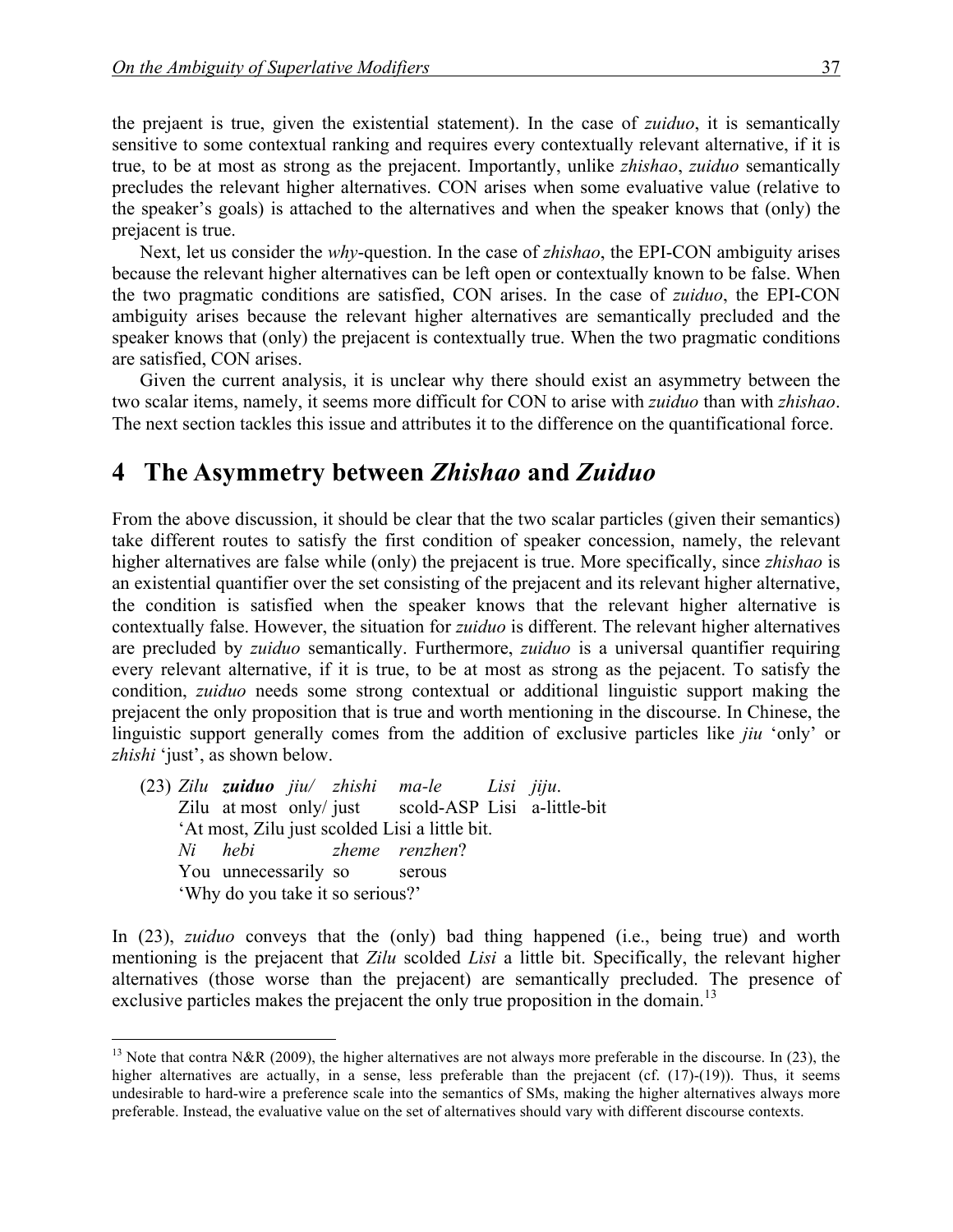Since I argue that the difficulty of *zuiduo* under CON is attributed to its universal quantificational force and how the condition of speaker concession is satisfied (i.e., the prejacent is the only true proposition in the domain), a similar issue is expected to arise with other universal quantifiers. I illustrate this point by English quantifier *every student*. Imagine a scenario where there are three individuals in the discourse: Adam, Bill and Cindy. Adam is a student, Bill is a professor, and Cindy is a singer. Cindy had a party yesterday. Only Adam came to the party. Now, consider the utterance below.

(24) Every student came to the party.

Is (24) true or false? Theoretical, it should be true since the universal quantifier says that for every individual, if he is a student, he came to the party. In the given scenario, Adam is a student and he indeed came to the party. What makes a native speaker hesitate about (24) is that Adam is the only student in the discourse. This is exactly the same kind of difficulty we have seen when *zuiduo* is interpreted under CON: a universal quantifier restricts every relevant true proposition to be at most as strong as the prejacent and the prejacent is the only true proposition in the domain. By contrast, the difficulty does not arise for *zhishao*, given that it is an existential quantifier, with a different quantificational force than *zuiduo*.

In summary, there exists an asymmetry between Chinese SMs, *zhishao* 'at least' and *zuiduo*  'at most' with respect to the rise of CON: without additional linguistic support (e.g., exclusive particles) or some strong contextual support, it seems more difficult for CON to arise with *zuiduo* than *zhishao*. The asymmetry is attributed to an intrinsic semantic difference on the quantificational force of the two scalar items, with respect to how the pragmatic conditions of speaker concession are satisfied.

#### **5** Conclusions

This study provides a unified account of the ambiguity of Chinese superlative modifiers (SMs): *zhishao* 'at least' and *zuiduo* 'at most'. In particular, it is shown that (i) the two scalar items show the EPI-CON ambiguity: speaker ignorance and speaker concession; (ii) the two scalar items (under EPI and CON) show the focus-sensitivity and the compatibility with various scales: the position of focus associate precisely indicates the piece of information that the speaker's ignorance/ concession is about; (iii) there exists an asymmetry between *zuiduo* and *zhishao*: other things being equal, it seems more difficult for Con to arise with *zuiduo* than with *zhishao*.

The property (ii) follows, since *zhishao* and *zuiduo* are scalar focus particles (i.e., quantifiers over the set of alternatives induced by focus). The property (iii) is an intrinsic semantic difference on the quantificational force of the two scalar items, with respect to how the pragmatic conditions of speaker concession are satisfied.

Concerning the property (i), from a cross-linguistic perspective, the EPI-CON ambiguity of SMs is surprisingly pervasive: see N&R for Japanese *sukunaku-to-mo*, Dutch *tenminste*; see Grosz 2011 for Greek *tulachiston*, Hebrew *le-faxot*, Czech *aspoň*, Spanish *al menos*. On the one hand, these cross-linguistic facts suggest that the two meanings cannot be simply a lexical coincidence in those languages. Instead, EPI and CON should be systematically and intrinsically related. Based on Chinese, this study proposes uniform semantic representations of Chinese SMs, capturing the intrinsic relation between EPI and CON.

On the other hand, it is worth emphasizing that a unified account of the EPI-CON ambiguity does not necessarily rule out the possibility that cross-linguistically, there are scalar items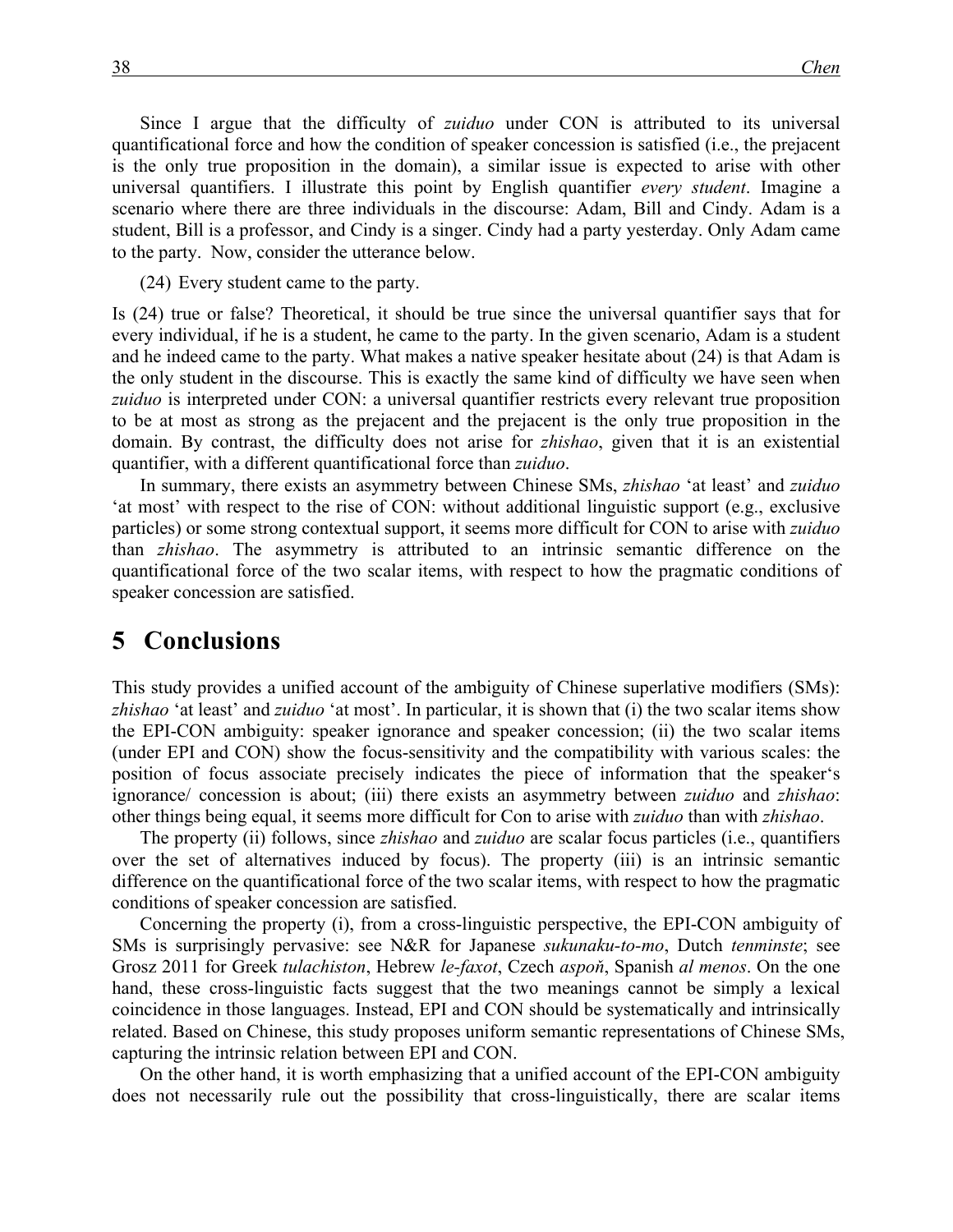specifically lexicalizing EPI or CON. In that case, those dedicated particles *unambiguously* express EPI or CON. The issue of lexicalization is left open in this study.

Finally, one remaining puzzle under the current semantic-pragmatic account is N&R's observation that the (un)availability of EPI and CON is correlated with the surface syntactic position of SMs. Note that such semantic-syntactic correlation holds for not only English but also Chinese. This means that there must be some important factors (cutting across the parameters between English and Chinese) underlying the correlation. More studies are definitely needed in order to unveil the nature of the semantic-syntactic correlation.

# **References**

- Abusch, Dorit. 2002. Lexical alternatives as a source of pragmatic presuppositions. In *Proceedings of Semantics and Linguistic Theory (SALT) 12*, ed. by B. Jackson, 1–19. Ithaca, NY: CLC Publications.
- Abusch, Dorit. 2010. Presupposition triggering from alternatives. *Journal of Semantics* 27(1):37– 80.
- Beaver, David I., & Brady Z. Clark. 2008. *Sense and sensitivity: How focus determines meaning*. Malden, MA: Wiley-Blackwell.
- Biezma, Maria. 2013. Only one *at least*. In *Proceedings of Penn Linguistics Colloquium 36*, ed. by Kobey Shwayder, 12–19.
- Büring, Daniel. 2008. The least *at least* can do. In *Proceedings of West Coast Conference on Formal Linguistics (WCCFL) 26*, 114–120.
- Cohen, Ariel & Manfred Krifka. 2014. Superlative quantifiers and modifiers of meta-speech acts. *Linguistics and Philosophy* 37:41–90.
- Coppock, Elizabeth & Thomas Brochhagen. 2013. Raising and resolving issues with scalar modifiers. *Semantics and Pragmatics* 6(3):1–57.
- Cummins, Chris & Napoleon Katsos. 2010. Comparative and superlative quantifiers: Pragmatic effects of comparison type. *Journal of Semantics* 27(3):271–305.
- Geurts, Bart & Rick Nouwen. 2007. *At least* et al.: The semantics of scalar modifiers. *Language*  83(3):533–559.
- Grosz, Patrick. 2011. A Uniform Analysis for Concessive *At Least* and Optative *At Least.* In *Proceedings of Semantics and Linguistic Theory (SALT) 21*, ed. by Neil Ashton, Anca Chereches, and David Lutz, 572–591.
- Kennedy, Christopher. 2015. A "de-Fregean" semantics (and neo-Gricean pragmatics) for modified and unmodified numerals. *Semantics & Pragmatics* 8(10):1–44.
- Krifka, Manfred. 1999. *At least* some determiners aren't determiners. In *The semantics/ pragmatics interface from different points of view*, ed. by K. Turner, Vol 1., 257-291. Oxford: Elsevier.
- Mayr, Clemens. 2013. Implicatures of modified numerals. In *From grammar to meaning: The spontaneous logicality of language*, ed. by Ivano Caponigro & Carlo Cecchetto, 139–171. Cambridge University Press.
- Mendia, Jon Ander. 2016a. Focusing on Scales. In *Proceedings of North East Linguistic Society (NELS) 46*, ed. by Christopher Hammerly and Brandon Prickett, 11–24.